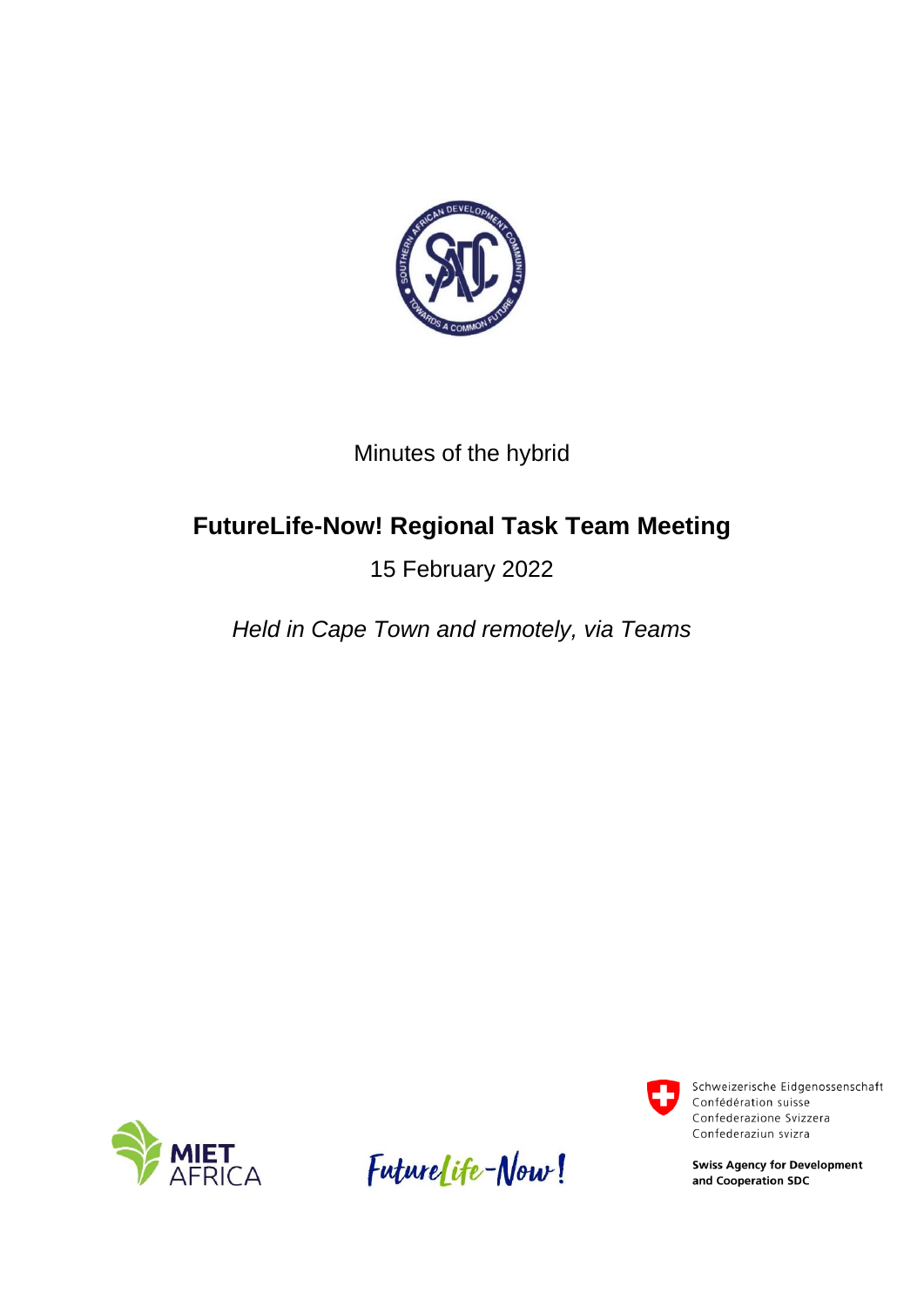# **Contents**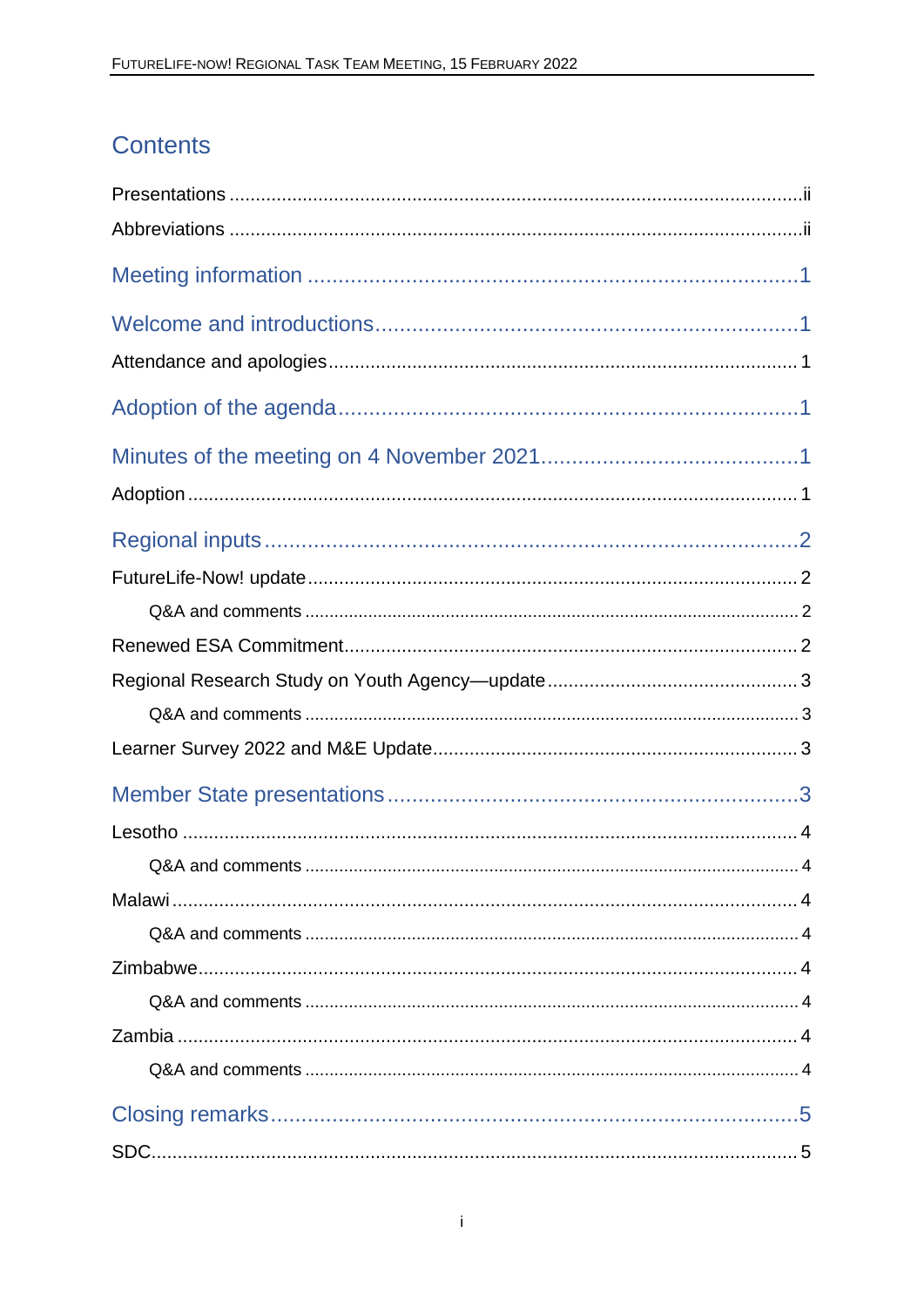#### <span id="page-2-0"></span>**PRESENTATIONS**

| <b>FutureLife-Now! Update</b>           |
|-----------------------------------------|
| <b>ESA Commitment Update</b>            |
| Regional Research Study on Youth Agency |
| Learner Survey 2022 and MER updates     |
| <b>Member State presentations:</b>      |
| Lesotho                                 |
| Malawi                                  |

M Cockerill L Kumboneki Y Tagwireyi J Norins

*Presentations will be uploaded on the SADC CSTL, CSTL Pulse and MIET AFRICA websites:* [www.cstlsadc.com;](http://www.cstlsadc.com/) CSTL PULSE - Home - [A Better Africa \(a-better](https://a-better-africa.com/show/the-cstl-pulse/wiki)[africa.com\);](https://a-better-africa.com/show/the-cstl-pulse/wiki) [www.mietafrica.com](http://www.mietafrica.com/)

#### <span id="page-2-1"></span>**ABBREVIATIONS**

Zambia Zimbabwe

| M&E        | Monitoring and Evaluation                    |
|------------|----------------------------------------------|
| SDC.       | Swiss Agency for Development and Cooperation |
| <b>SDG</b> | Sustainable Development Goal                 |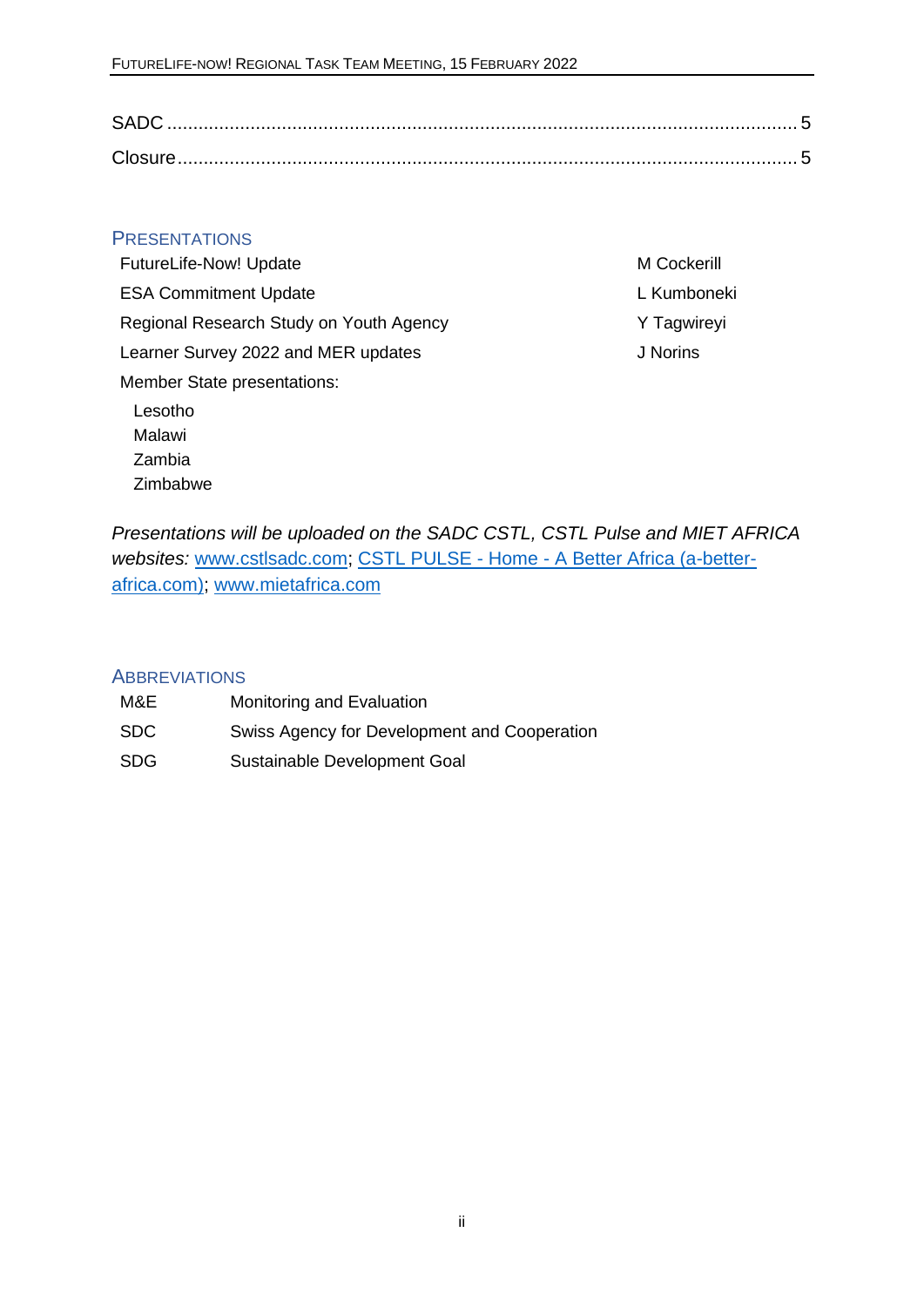## <span id="page-3-0"></span>**Meeting information**

*The four Member States selected to pilot the SADC FutureLife-Now! Programme are Lesotho, Malawi, Zambia and Zimbabwe.* 

**Chairperson**: Maureen Maguza-Tembo, Ministry of Education, Malawi

**Scribe:** Michael Main (MIET AFRICA)

- **Format**: see attendance register (attached)
- **Format**: The meeting was a hybrid of in-person and remote (via Teams). Virtual delegates were asked to pose questions and make comments through the Chat facility.

### <span id="page-3-1"></span>**Welcome and introductions**

The meeting commenced at 13h40.

The chairperson apologized for the delayed start, and welcomed everyone from SADC, SDC, MIET AFRICA and the four participating Member States.

Participants attending remotely were requested to introduce themselves in the Chat facility.

#### <span id="page-3-2"></span>ATTENDANCE AND APOLOGIES

Attendance: see register No apologies were received. Agenda and Minutes

## <span id="page-3-3"></span>**Adoption of the agenda**

The chairperson went through the agenda before it was adopted without amendment: proposed and seconded by Malawi.

## <span id="page-3-4"></span>**Minutes of the meeting on 4 November 2021**

#### <span id="page-3-5"></span>ADOPTION

Having been projected on the screen, the minutes were adopted without amendment: proposed by Zambia; seconded by Malawi.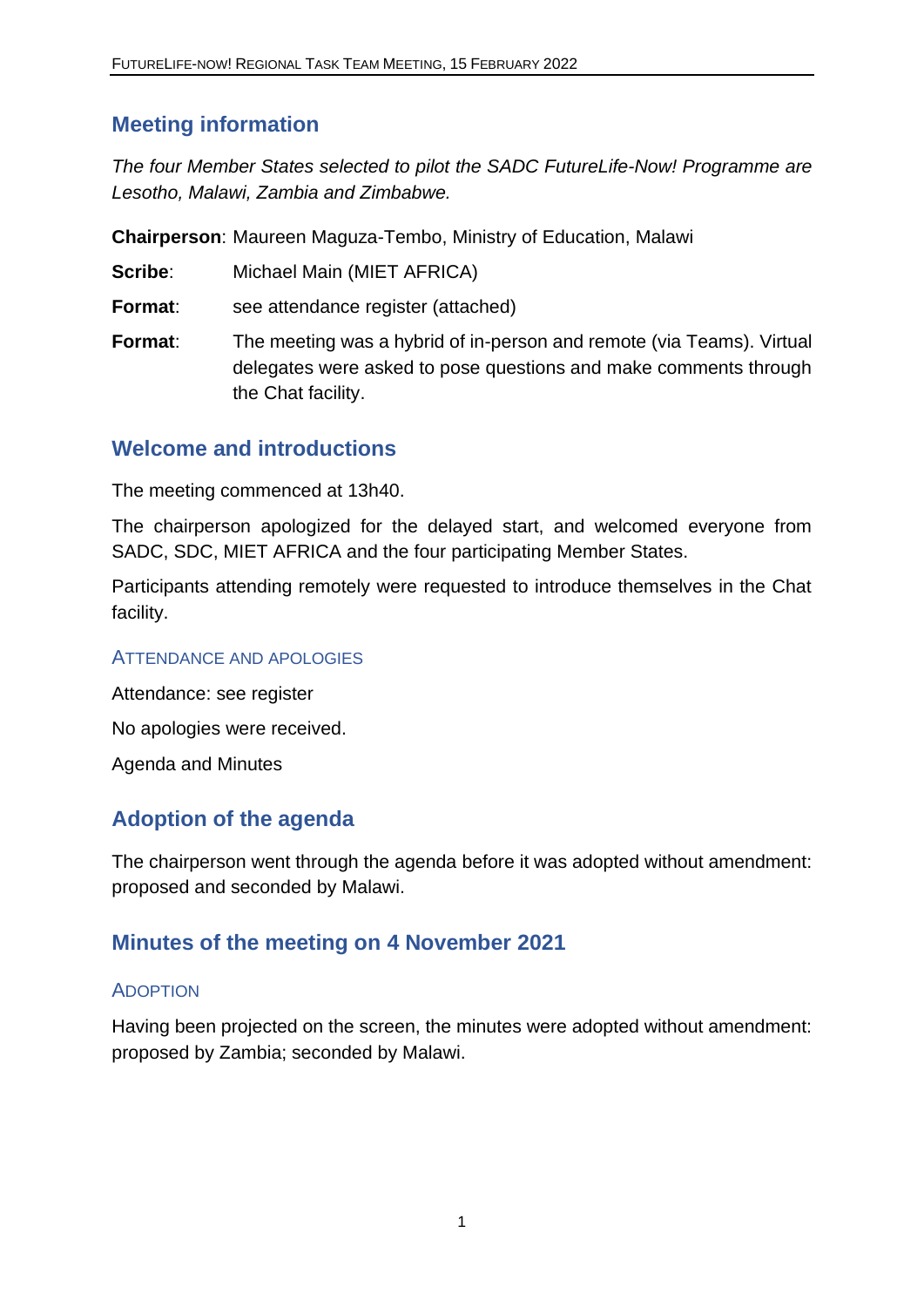## <span id="page-4-0"></span>**Regional inputs**

#### <span id="page-4-1"></span>FUTURELIFE-NOW! UPDATE

#### *Megan Cockerill: MIET AFRICA—see presentation*

The presentation included an overview of the programme, as well as the highlights for 2021, an important aspect of which was the use of digital technology (SMSmessaging, radio and TV programmes) to reach the beneficiaries during the COVID-19 lockdowns. It concluded with a summary of the plans for 2022, which are heavily influenced by this being the final year of Phase 1 of the programme.

The presentation concluded with an animated video clip on teenage pregnancy. All the animated video clips will be available through the CSTL Pulse platform.

#### <span id="page-4-2"></span>**Q&A and comments**

*C (Zambia)*: The animations will be very useful.

- Q (SDC): Regarding the SMS campaign, are the beneficiaries only in the pilot schools, or is it extended to other schools? Is there a way to determine whether learners are benefitting, especially as not all have access to cell phones?
- *R*: The beneficiaries are generally from the programme's database, though it has been broadened to include some of those in partners' networks. The programme is investigating buying entry-level cell phones (i.e. not smart phones, and which can only be used for calls and messaging) for pilot school learners.
- *C (MIET AFRICA)*: The scripts of the animated clips were approved by the technical task team in all the relevant Member States; they are accompanied by a guide for facilitating the dialogues.
- *C (UNFPA)*: The video clips are appreciated, but they should include a disclaimer to check they are not in contravention of national policies.
- *R*: The guide that accompanies the clips provide such additional information.

#### <span id="page-4-3"></span>RENEWED ESA COMMITMENT

*~ update on the endorsement process, advocacy, etc.*

#### *Lamboly Kumboneki: SADC Secretariat (see presentation)*

Dr Kumboneki's presentation summarized the original 2013 ESA Commitment and some of its achievements and shortfalls in attainment, which the new Commitment seeks to address. He outlined the plans for engagement of Member States, categorized by those that had already endorsed, those that missed the opportunity to endorse, and those that had refused to endorse.

The presentation also included a summary of the new targets in terms of the timeframes: those to be achieved by 2025, and those to be achieved by 2030. It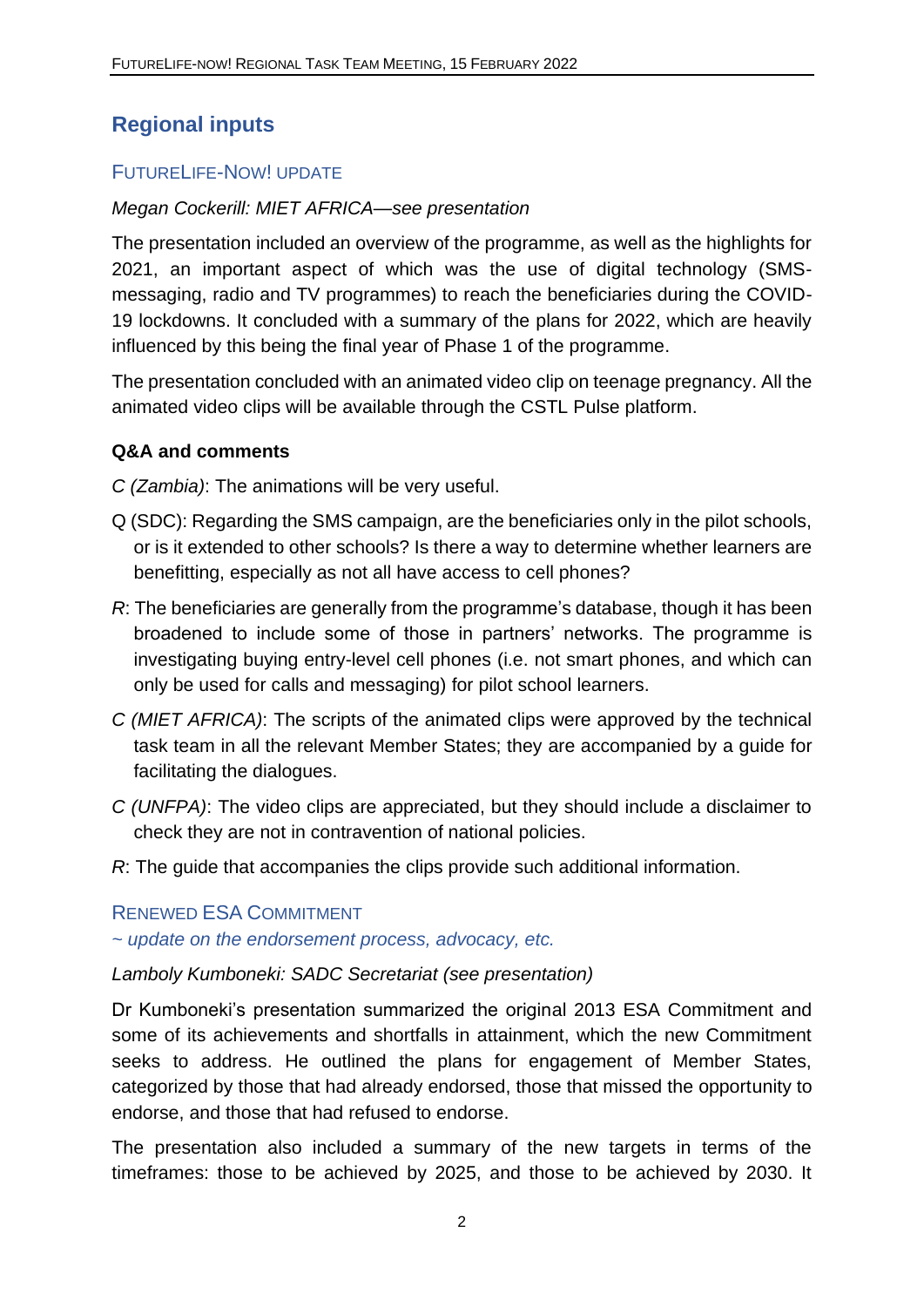concluded with a summary of the resources and tools—including the Young People Today website [\(www.youngpeopletoday.org/\)](http://www.youngpeopletoday.org/), ESA dashboard and Media Package.

#### <span id="page-5-0"></span>REGIONAL RESEARCH STUDY ON YOUTH AGENCY—UPDATE

#### *Yvonne Tagwireyi: MIET AFRICA—see presentation*

The presentation began with an overview of why youth agency is critical: 21<sup>st</sup> century challenges need young people's voices and actions. Ms Tagwireyi summarized the research aims, which include identifying obstacles to youth exercising their agency. The other research questions are: How youth agency is understood and experienced by young people themselves, and what the implications for youth programming are.

#### <span id="page-5-1"></span>**Q&A and comments**

- C (MIET AFRICA): In two of the Member States, some of the youth researchers are FutureLife-Now! youth facilitators.
- Q (SDC): We should start investing so that we start reaping the youth dividend.
- *R*: We are already late. We need to invest now. If we do not, we will not achieve the SDG 4 targets.

#### <span id="page-5-2"></span>LEARNER SURVEY 2022 AND M&E UPDATE

Jennifer Norins: MIET AFRICA—see presentation

The presentation outlined the FutureLife-Now! M&E methodologies, before explaining the youth facilitator reporting mechanisms. With regards to the learner survey, the purpose is to assess learners' knowledge and self-reported behaviour on key programme outcomes. Ms Norins also outlined the focal point and school reporting, as well as health facility data, which is critical for evaluating the programme's effectiveness in changing behaviour and specific health outcomes. She concluded with an explanation of the end of phase evaluation, which will be both internal and external.

### <span id="page-5-3"></span>**Member State presentations**

Each of the four Member States presented on the following:

- 2021 highlights
- Lessons learnt
- Plans / Priority focus areas for 2022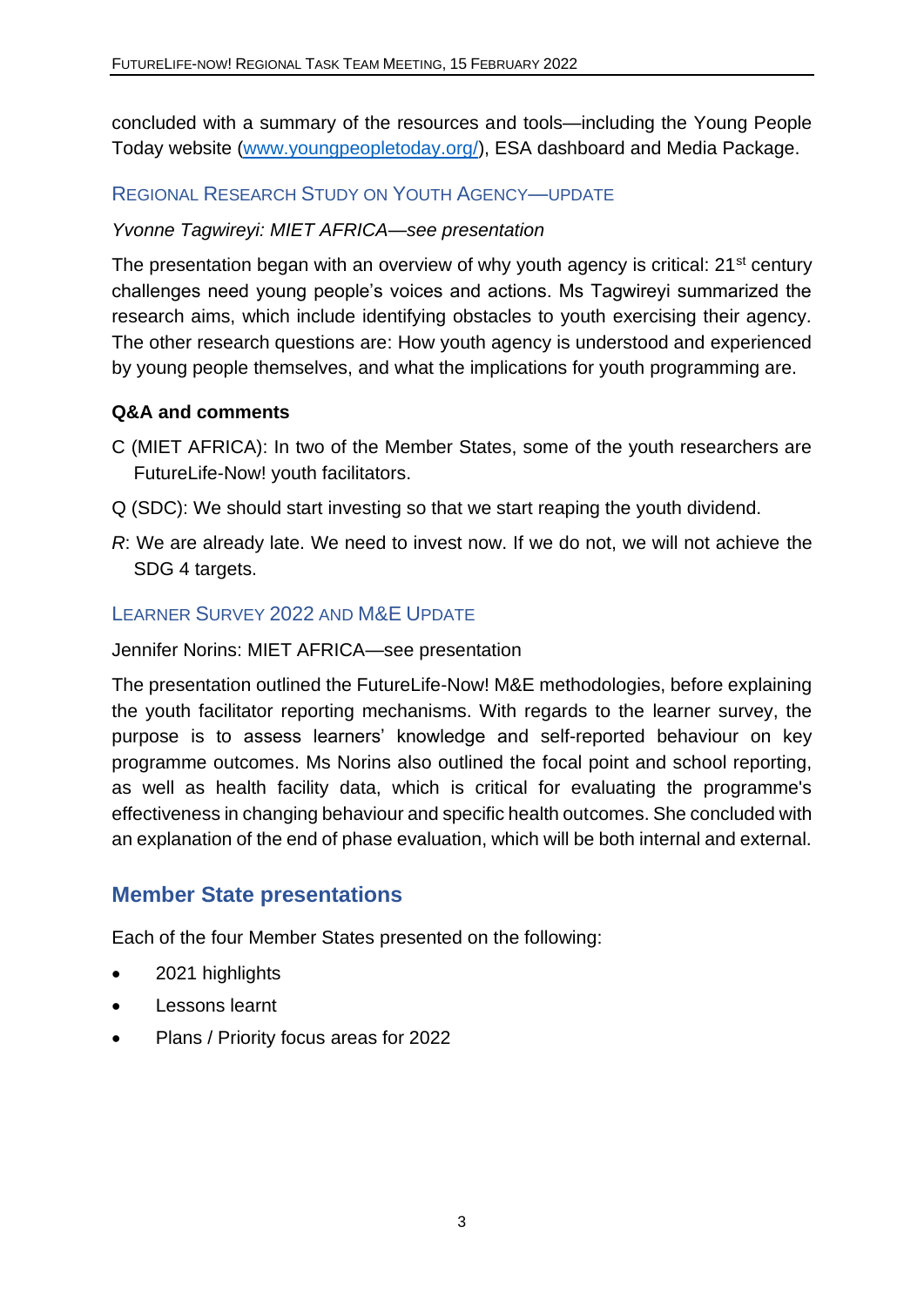### <span id="page-6-0"></span>**LESOTHO**

*See presentation*

#### <span id="page-6-1"></span>**Q&A and comments**

- *Q (SDC)*: Has any progress been made on integrating "herdboys" into the CSTL system?
- *R*: The programme has tried to work with other organizations to address the issue, but some of these are no longer working in this field. The programme is therefore investigating which other organizations it can work with.

#### <span id="page-6-2"></span>**MALAWI**

*See presentation*

#### <span id="page-6-3"></span>**Q&A and comments**

- *Q (MIET AFRICA)*: Congratulations to Malawi, especially on the Climate change, Gardening and Boys' vulnerability components. But with regards to links between schools and health facilities, what is the current situation—have relationships/ referral networks been established?
- *R*: The programme has already established the referral system and is implementing it in all ten pilot schools, and this includes out-of-school youth. However, the priorities for 2022 include strengthening the referral system, and is taking the opportunity to document what is working and what is not.

#### <span id="page-6-4"></span>**ZIMBABWE**

#### *See presentation*

#### <span id="page-6-5"></span>**Q&A and comments**

- Q (MIET AFRICA): Unlike the other Member States, Zimbabwe uses a different model where peer educators (teachers) are used rather than youth facilitators. Has this been effective in strengthening relationships between schools and health facilities?
- *R*: Having peer educators has proved to be an advantage in getting health facilities involved with the schools.

#### <span id="page-6-6"></span>**ZAMBIA**

*See presentation*

#### <span id="page-6-7"></span>**Q&A and comments**

Q (MIET AFRICA): Thanks for a very clear presentation.